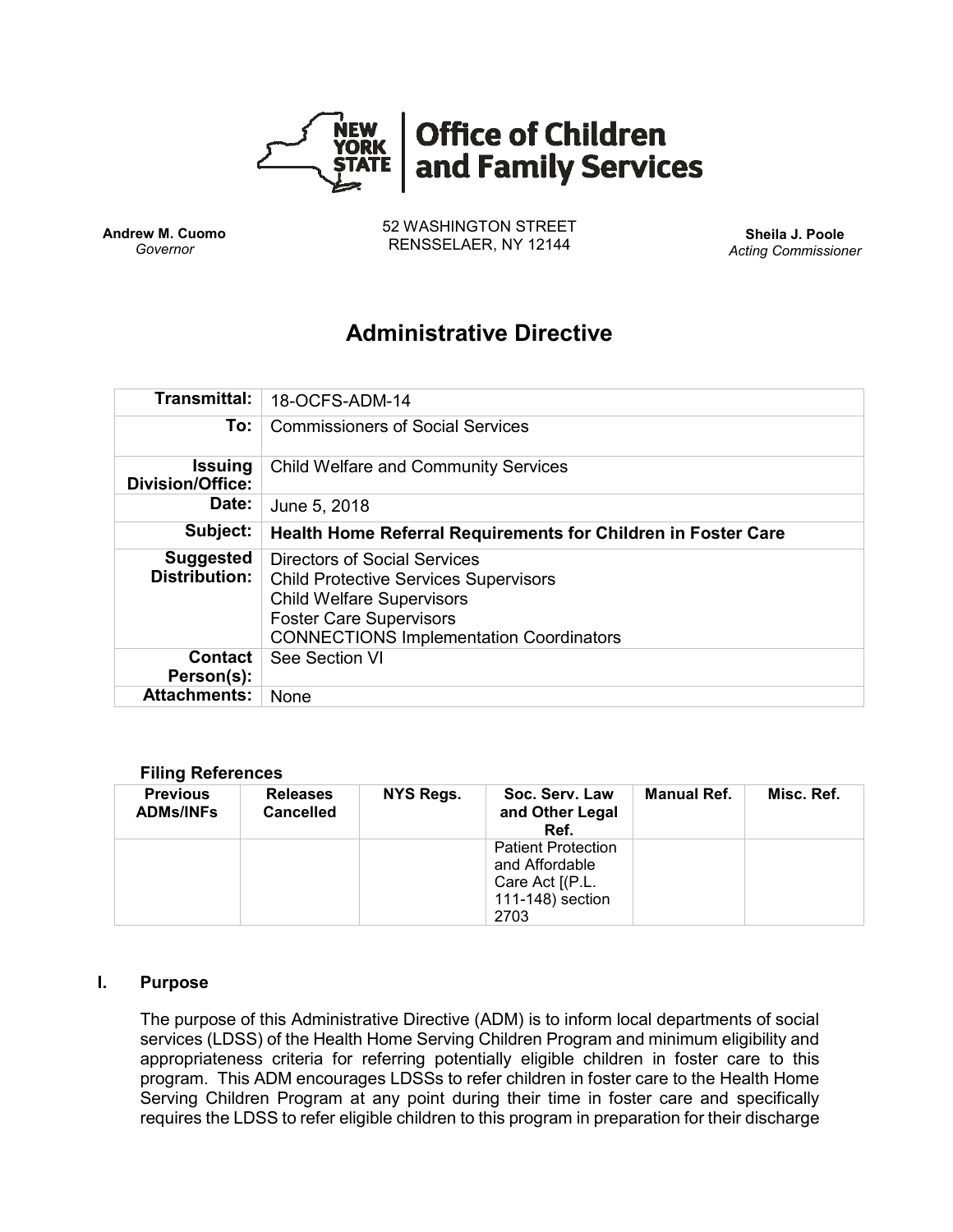from foster care. This ADM further describes the procedures and steps for LDSS staff to take to refer children in foster care to the Health Home Serving Children Program so that they may receive the service of Health Home Care Management. Finally, this ADM describes the New York State Department of Health's (DOH) authority to permit LDSSs to delegate to voluntary foster care agencies (VFCAs), which are also Health Home Care Management Agencies (CMAs), the authority to make referrals to Health Homes Serving Children for children in foster care.

Please note: for purposes of this ADM, the terms child, children, youth include individuals in foster care who are between the ages of 0-21 years.

### **II. Background**

Section 2703 of the Patient Protection and Affordable Care Act (P.L. 111-148) established the authority for states to develop and receive federal reimbursement for a set of health home services for their Medicaid populations with chronic illnesses. In New York State, the Health Home Serving Children Program includes six (6) core services:

- 1. Comprehensive care management
- 2. Health promotion and care coordination
- 3. Comprehensive transitional care
- 4. Patient and family support
- 5. Referral to community and social support services
- 6. Use of health information technology to link services

Health Home Care Management is an additive service that complements the fundamental safety, permanency, and well-being activities performed by staff of the LDSS and VFCA. Children who continue to meet eligibility requirements for the Health Home Serving Children Program at discharge from foster care may remain in the Health Home Serving Children Program post discharge from foster care for as long as the child continues to meet the eligibility criteria. The assigned Health Home Care Manager for children in foster care must

- provide all information about the child's health and welfare to the LDSS and VFCA;
- collaborate with the LDSS and VFCA to ensure that safety, permanency and wellbeing are addressed within the provision of the six core services; and
- ensure that services are not duplicated.

Additional information about the Health Home Serving Children Program may be found at: [https://www.health.ny.gov/health\\_care/medicaid/program/medicaid\\_health\\_homes/index.](https://www.health.ny.gov/health_care/medicaid/program/medicaid_health_homes/index.htm) [htm.](https://www.health.ny.gov/health_care/medicaid/program/medicaid_health_homes/index.htm)

### **III. Program Implications**

### Upstate Delegation and Referrals of Children in Foster Care to Health Homes

For children in foster care ages 0-21 years old who may be eligible for the service of Health Home Care Management, New York State established the Medicaid Analytics Performance Portal (MAPP) Health Home Tracking System (HHTS) Referral Portal. Originally, only the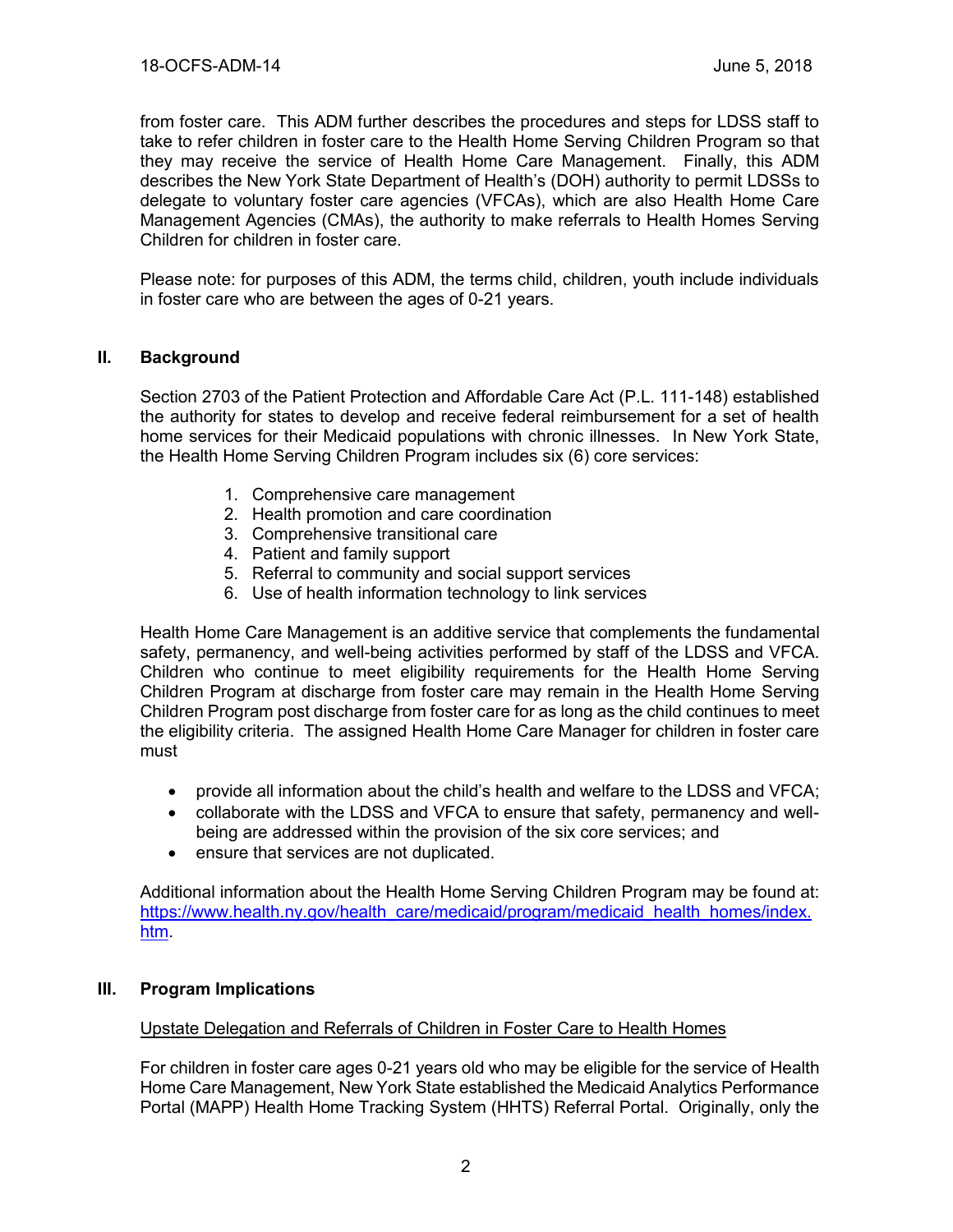LDSSs in New York State, except for New York City, were permitted to make referrals through this portal on behalf of the foster care population. This ADM clarifies that LDSSs may delegate this action to VFCAs that are also Health Home CMAs, to assist in making referrals for the foster care population through the MAPP HHTS Referral Portal. If an LDSS chooses to delegate this action to a VFCA, it must do so by written agreement between it and the VFCA. Such agreement may be in the form a letter between the LDSS and VFCA.

The MAPP HHTS Referral Portal is the system of record for the Health Home Serving Children Program referral process. In the MAPP HHTS Referral Portal, an LDSS or VFCA, that is also a Health Home CMA, may refer children in foster care, and directly link the child, to a VFCA that is also a Health Home CMA.

An LDSS may refer children in foster care to the Health Home Serving Children Program at any point during their time in foster care. The LDSS **must**, at a minimum, refer all potentially eligible children in foster care to the Health Home Serving Children Program at the time of their discharge from foster care. In such cases, in order for the LDSS to make the referral, such LDSS or the VFCA must have the legal authority to consent to routine medical care on behalf of the foster child through statute, court order, or delegation of authority from a parent or legal guardian. If the LDSS has delegated referral responsibility to the VFCA that is also a Health Home CMA, and the child is not already enrolled in the program, such VFCA must make the referral for the child at the time of discharge. Once a child is referred through the MAPP HHTS Referral Portal, it becomes the responsibility of the Health Home CMA to document and verify that child meets the Health Home Serving Children Program eligibility and appropriateness criteria.

New York State's Health Home Serving Children Program eligibility and appropriateness criteria are as follows:

- 1. The child must be enrolled in Medicaid.
- 2. Medicaid members eligible to be enrolled in a Health Home **must** have
	- a. two or more chronic conditions,
		- OR
	- b. one single qualifying chronic condition:
		- i. HIV/AIDS, or
		- ii. Serious Emotional Disturbance (SED) or Complex Trauma.
- 3. The Medicaid members **must** be appropriate for the intensive level of care management services provided by the Health Home. The child must be assessed and found to have significant behavioral, medical, or social risk factors to deem them appropriate for the Health Home Serving Children Program. Assessing whether a child is appropriate for Health Homes includes determining if the child
	- i. is at risk for an adverse event (e.g., death, disability, inpatient or nursing home admission, mandated preventive services, or out of home placement);
	- ii. has inadequate social/family/housing support, or serious disruptions in family relationships;
	- iii. has inadequate connectivity with the healthcare system;
	- iv. does not adhere to treatments or has difficulty managing medications;
	- v. has recently been released from incarceration, placement, detention, or psychiatric hospitalization;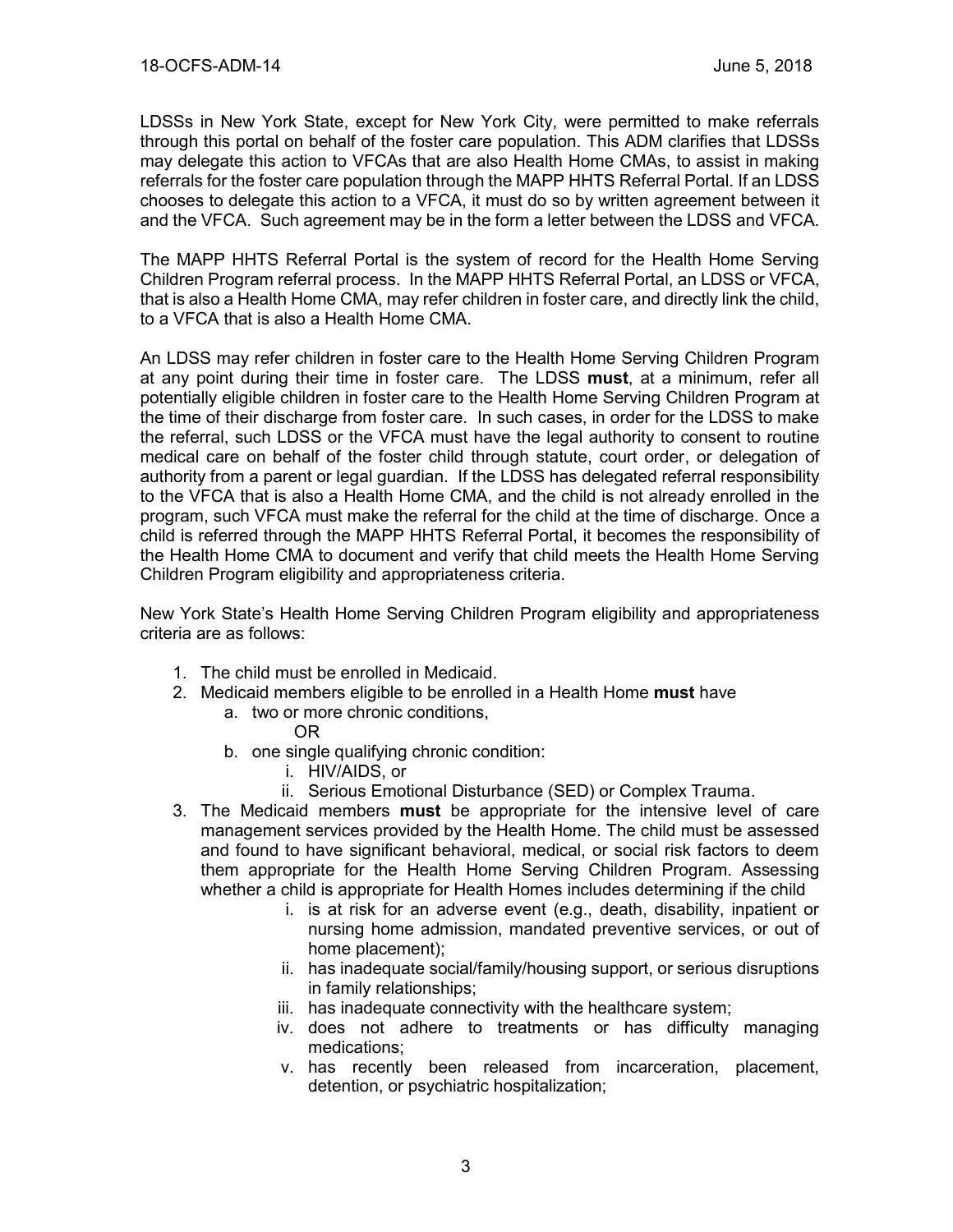- vi. has deficits in activities of daily living, learning or cognition issues; or
- vii. is concurrently eligible or enrolled, along with either their child or caregiver, in a Health Home.

To be eligible, the individual must satisfy all the requirements listed above to include both the Chronic Condition Criteria **AND** be appropriate for Health Home Care Management.

Please note: For the LDSS to refer a child in foster care to the Health Home Serving Children Program, or to delegate such referral to a VFCA, the LDSS must have the legal authority to consent to medical care for such child either by statute or court order, or by written delegation of such consent from the child's parent or legal guardian to the LDSS.

More information on the Health Home Serving Children Program eligibility, including definitions of Serious Emotional Disturbance and Complex Trauma can be found on the DOH internet site at the following link:

[https://www.health.ny.gov/health\\_care/medicaid/program/medicaid\\_health\\_homes/docs/h](https://www.health.ny.gov/health_care/medicaid/program/medicaid_health_homes/docs/hhsc_elig_appr_prior_6core.pdf) [hsc\\_elig\\_appr\\_prior\\_6core.pdf](https://www.health.ny.gov/health_care/medicaid/program/medicaid_health_homes/docs/hhsc_elig_appr_prior_6core.pdf)

### **IV. Required Action**

Effectively immediately, LDSSs are encouraged to refer all potentially eligible children in foster care to the Health Home Serving Children Program when there is a reason to believe the child is eligible. LDSSs are specifically required to refer potentially eligible children to this program in preparation for their discharge from foster care. If the LDSS has delegated this authority to a VFCA that is also a Health Home CMA, the VFCA must make the referral. In all cases, in order for the LDSS or the VFCA to make the referral, such LDSS or VFCA must have the legal authority to consent to routine medical care on behalf of the foster child through statute, court order, or delegation of authority from a parent or legal guardian.

- No later than thirty (30) days prior to discharge from foster care, the LDSS and/or VFCA must review children's potential eligibility and appropriateness criteria.
- The LDSS and/or VFCA must discuss the referral with the parent(s), quardian(s), or legally authorized representative who otherwise has the authority to consent for the child to enroll in the Health Home Serving Children Program, and to explain the services that would be available to the child and family. Parents and guardians are integral, active participants in the multidisciplinary team approach of the Health Home Serving Children Program and the child welfare's case planning services.
	- o If the parent(s), guardian(s) or legally authorized representative **agrees with enrolling the child**, then the LDSS or VFCA must have such person(s) sign the consent form to enroll the child in a Health Home Serving Children Program and make the referral via the MAPP HHTS Referral Portal.
		- *Individuals who are 18–21 years of age* can legally consent to their own enrollment into the Health Home Serving Children Program.
		- *Children and adolescents who are parents, pregnant, and/or married*, can legally consent to their own enrollment into the Health Home Serving Children Program and share their protected health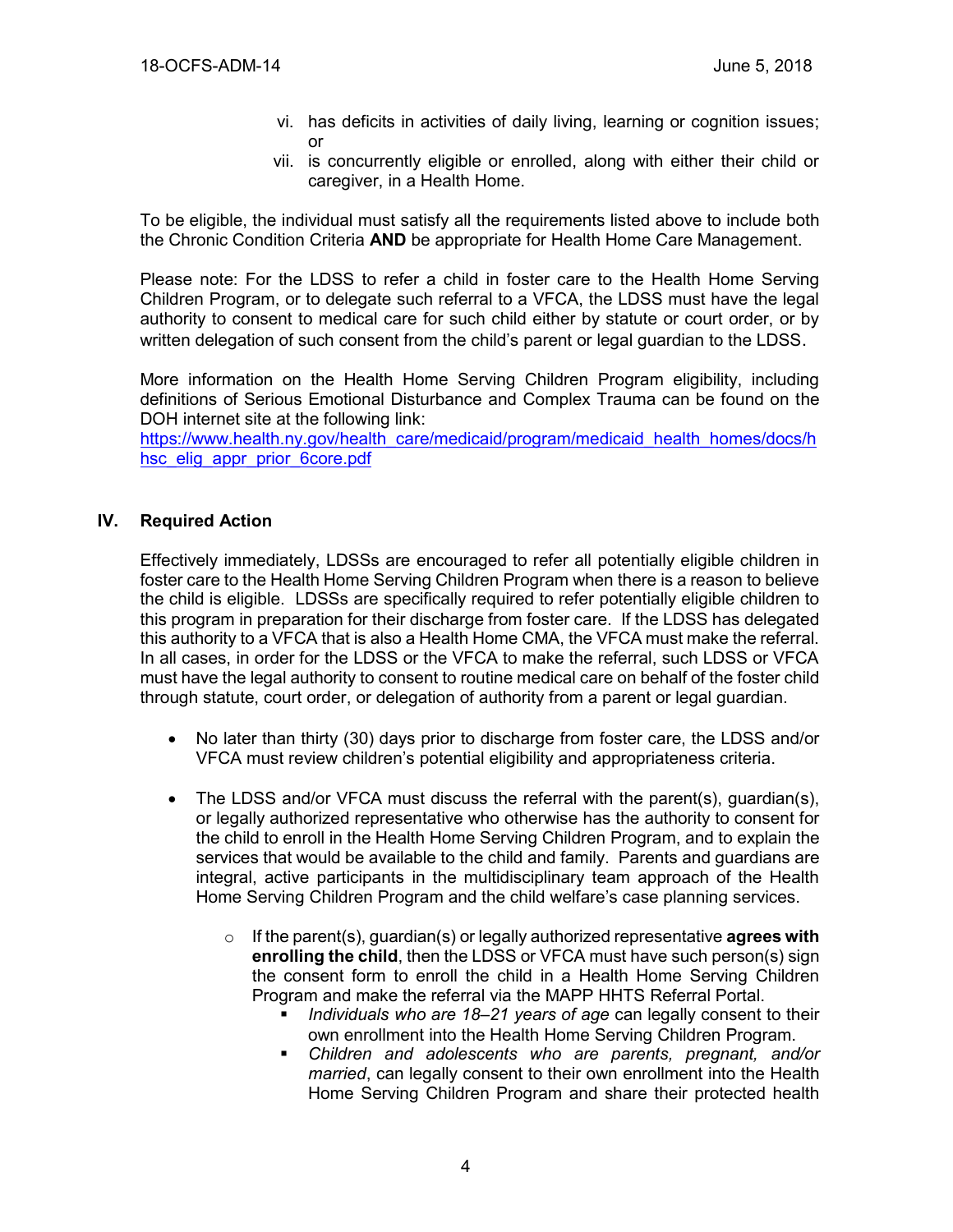information. Detailed guidance regarding consent and forms can be found at:

[https://www.health.ny.gov/health\\_care/medicaid/program/medicaid](https://www.health.ny.gov/health_care/medicaid/program/medicaid_health_homes/hh_children/guidance/hhsc_consent_form_guidance.htm) health\_homes/hh\_children/guidance/hhsc\_consent\_form\_guidance [e.htm](https://www.health.ny.gov/health_care/medicaid/program/medicaid_health_homes/hh_children/guidance/hhsc_consent_form_guidance.htm)

o If the parent(s), guardian(s), or legally authorized representative **disagrees**  with enrolling the child in the Health Home Serving Children Program, the LDSS or VFCA must document the refusal in the child's CONNECTIONS case record.

It is important to note that foster care institutions as defined in 18 NYCRR 441.2(f), often referred to as Residential Treatment Centers (RTCs), are excluded settings for purposes of the community-based Health Home Serving Children Program. This means that children in foster care *while residing in a foster care institution/RTC* are not eligible for the Health Home Serving Children Program.

However, for potential referrals to the Health Home Serving Children Program for children being discharged from foster care institutions/RTCs, please note the following:

- LDSSs are encouraged to engage with VFCAs that are also Health Home CMAs to identify children/youth placed in institutions/RTCs who would benefit from Health Home care management services in the community *upon discharge*.
- If a child/youth is expected to be in an institution/RTC for 180 days or less, referrals are encouraged to be made at least 90 days in advance of the discharge date of the child.
- If the child/youth is in an institution/RTC for more than 180 days, the referral should be made 30 days prior to discharge of the child to allow the VFCA Health Home to enroll the member in the Health Home and provide core services related to discharge planning.
- Further guidance regarding the children placed in foster care institutions/RTCs may be found on the DOH internet site below: **Health Home Care Management Services for Members Admitted to Inpatient/Excluded Settings and Voluntary Foster Care Agency (VFCA) Residential Treatment Centers (RTCs)** dated August 7, 2017, at:

[https://www.health.ny.gov/health\\_care/medicaid/program/medicaid\\_health\\_homes](https://www.health.ny.gov/health_care/medicaid/program/medicaid_health_homes/hh_children/guidance/rtc_enrollment_guidance.htm) [/hh\\_children/guidance/rtc\\_enrollment\\_guidance.htm](https://www.health.ny.gov/health_care/medicaid/program/medicaid_health_homes/hh_children/guidance/rtc_enrollment_guidance.htm)

### **V. Systems Implications**

None

### **VI. Contacts**

Any questions concerning this release should be directed to the New York State Office of Children and Family Services Bureau of Waiver Management: